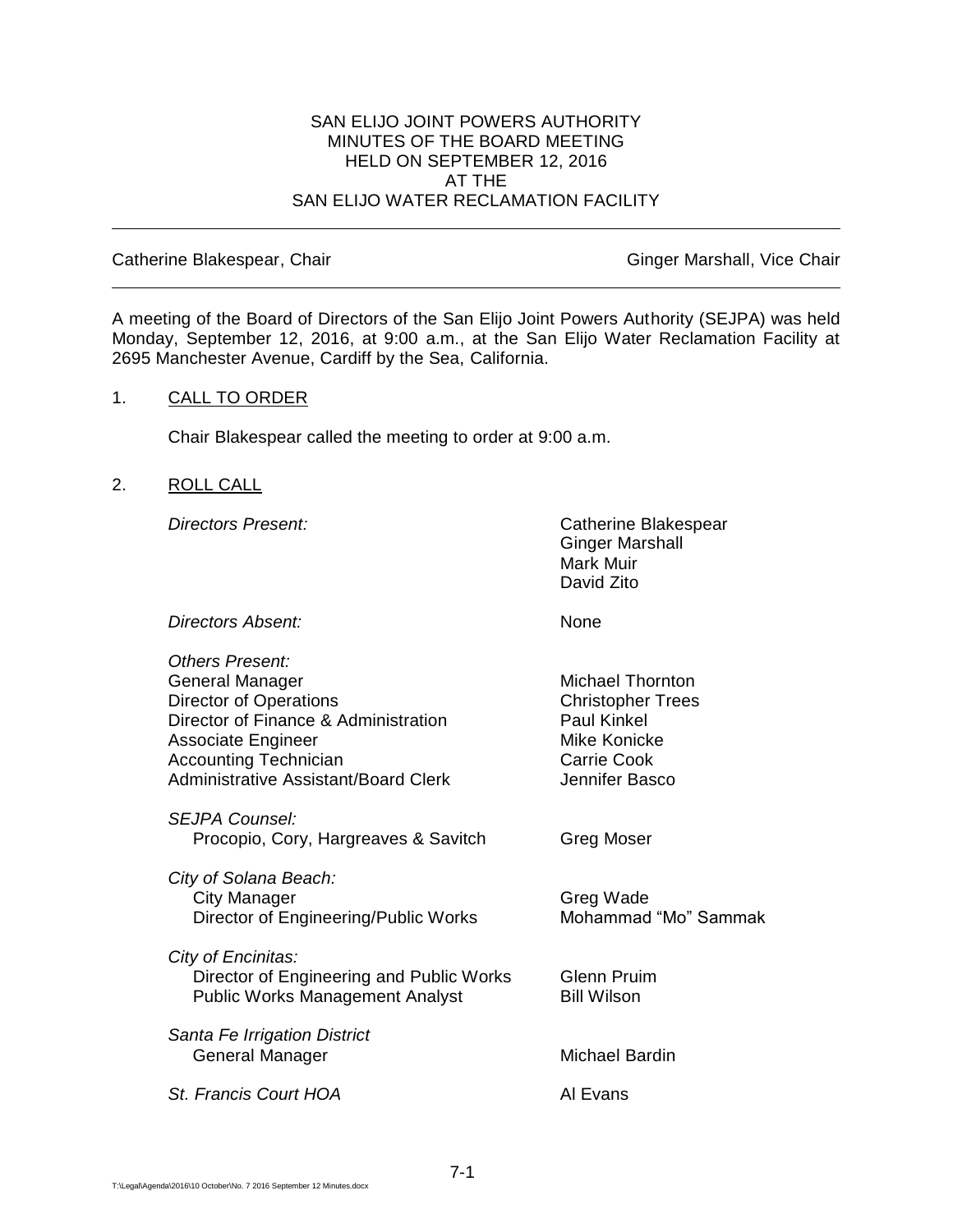### 3. PLEDGE OF ALLEGIANCE

Chair Blakespear led the Pledge of Allegiance.

### 4. ORAL COMMUNICATIONS

Al Evans, member of St. Francis Court HOA, addressed the Board of Directors regarding the SEJPA's potential recycled water rate increase. Mr. Evans thanked the Board and staff for their efforts in developing a successful recycled water program. He recommended that the Board consider reducing the proposed recycled water rate increase to less than 4% annually.

### 5. PRESENTATION OF AWARDS

None

### 6. CONSENT CALENDAR

Moved by Board Member Muir and seconded by Board Member Zito to approve the Consent Calendar.

Motion carried with unanimous vote of approval.

| Agenda Item No. 7  | Approval of Minutes for the July 11, 2016 meeting and<br>July 12, 2016 special meeting |
|--------------------|----------------------------------------------------------------------------------------|
| Agenda Item No. 8  | Approval for Payment of Warrants and Monthly<br><b>Investment Report</b>               |
| Agenda Item No. 9  | San Elijo Water Reclamation Facility Treated Effluent<br>Flows - Monthly Report        |
| Agenda Item No. 10 | San Elijo Joint Powers Authority Recycled Water Program<br>- Monthly Report            |

### 11. ITEMS REMOVED FROM CONSENT CALENDAR

None

# 12. RECYCLED WATER COST OF SERVICE STUDY AND PROPOSED WHOLESALE RATE INCREASE

General Manager Thornton stated that the SEJPA retained Raftelis Financial Consultants (RFC) to prepare a recycled water cost of service report and to develop recommendations for future rate increases. The report provides the basis for the cost of recycled water service, which was developed through a detailed review of current and estimated future expenses including operational, capital, debt, and reserve requirements of the Recycled Water Program. The report included an analysis of the program's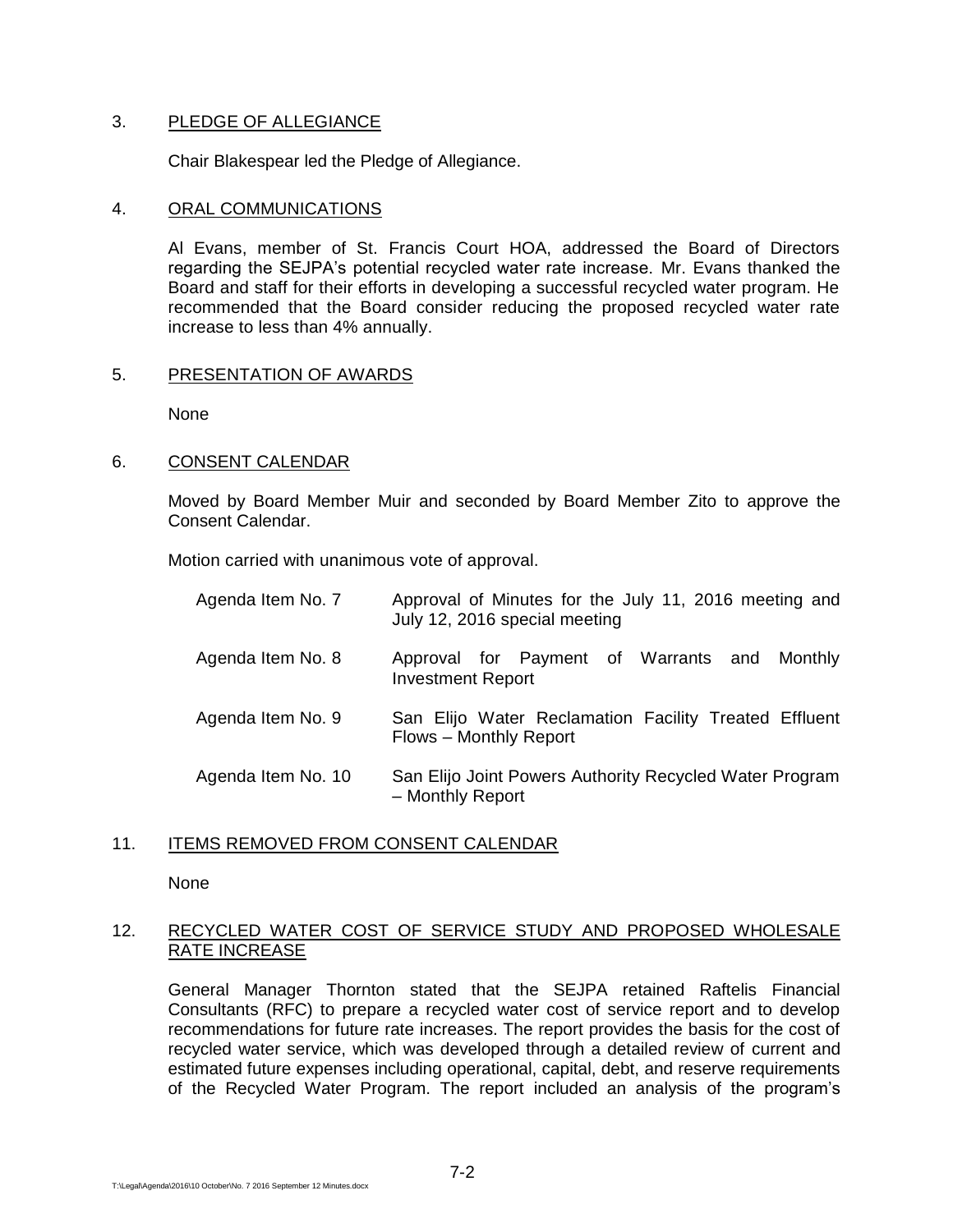current and estimated future recycled water sales, grants, and incentives, to determine adequacy of revenues to meet expenses. Mr. Thornton stated that although the report recommends 4% annual price increases for both the interruptible and non-interruptible customers through FYE 2020, it is Staff's recommendation to only extend this increase through FYE 2018. At that time, the need for further rate increases can be reviewed. The proposed rate increase is intended to provide adequate revenues to fund 90 days operating cash, one year of debt service, and begin funding asset repair and replacement reserves.

Moved by Board Member Muir and seconded by Board Member Zito to:

- 1. Accept and file the Raftelis Financial Consultants Recycled Water Rate Review and Update; and
- 2. Approve 4% annual Recycled Water Rate increase to Santa Fe Irrigation District (SFID), San Dieguito Water District (SDWD), Olivenhain Municipal Water District (OMWD), and the City of Del Mar beginning October 1, 2016 and again beginning July 1, 2017.

Motion carried with unanimous vote of approval.

# 13. SAN ELIJO JOINT POWERS AUTHORITY (SEJPA) RECYCLED WATER PROGRAM – PROPOSED WHOLESALE AGREEMENT AMENDMENT

General Manager Thornton gave a brief background on the SEJPA's wholesale water agreement with Santa Fe Irrigation District (SFID). The current agreement amendment is set to expire on January 1, 2017. The proposed agreement amendment has an end date of June 30, 2021. The amendment includes the allowance of annual price increases of no less than 2% and no more than 5% based on a cost-of-service methodology. Staff from SFID participated in the development of the agreement amendment and SFID is scheduled to present it to their Board for consideration on September 15, 2016.

Moved by Board Member Zito and seconded by Vice Chair Marshall to:

1. Approve the Fifth Amendment to the Agreement for Sale of Reclaimed Water to the Santa Fe Irrigation District by the San Elijo Joint Powers Authority.

Motion carried with unanimous vote of approval.

# 14. ENCINITAS RANCH RECYCLED WATER EXPANSION PROJECT

General Manager Thornton stated that the SEJPA works in partnership with local districts and cities to reduce potable water consumption by using recycled water, where applicable. The expansion of recycled water service to the Encinitas Ranch Community Association (ERCA), Encinitas Park Trails, and Fox Point Farms is estimated to conserve 45 acre-feet (14.6 million gallons) of potable water per year. The proposed project includes installing approximately 1.5 miles of small diameter recycled water pipe and a booster station to provide adequate water pressure to customers. The ideal location of the booster station is likely near Quail Gardens Drive and Paseo de Las Flores. The Encinitas Ranch Golf Authority (ERGA) has expressed a willingness to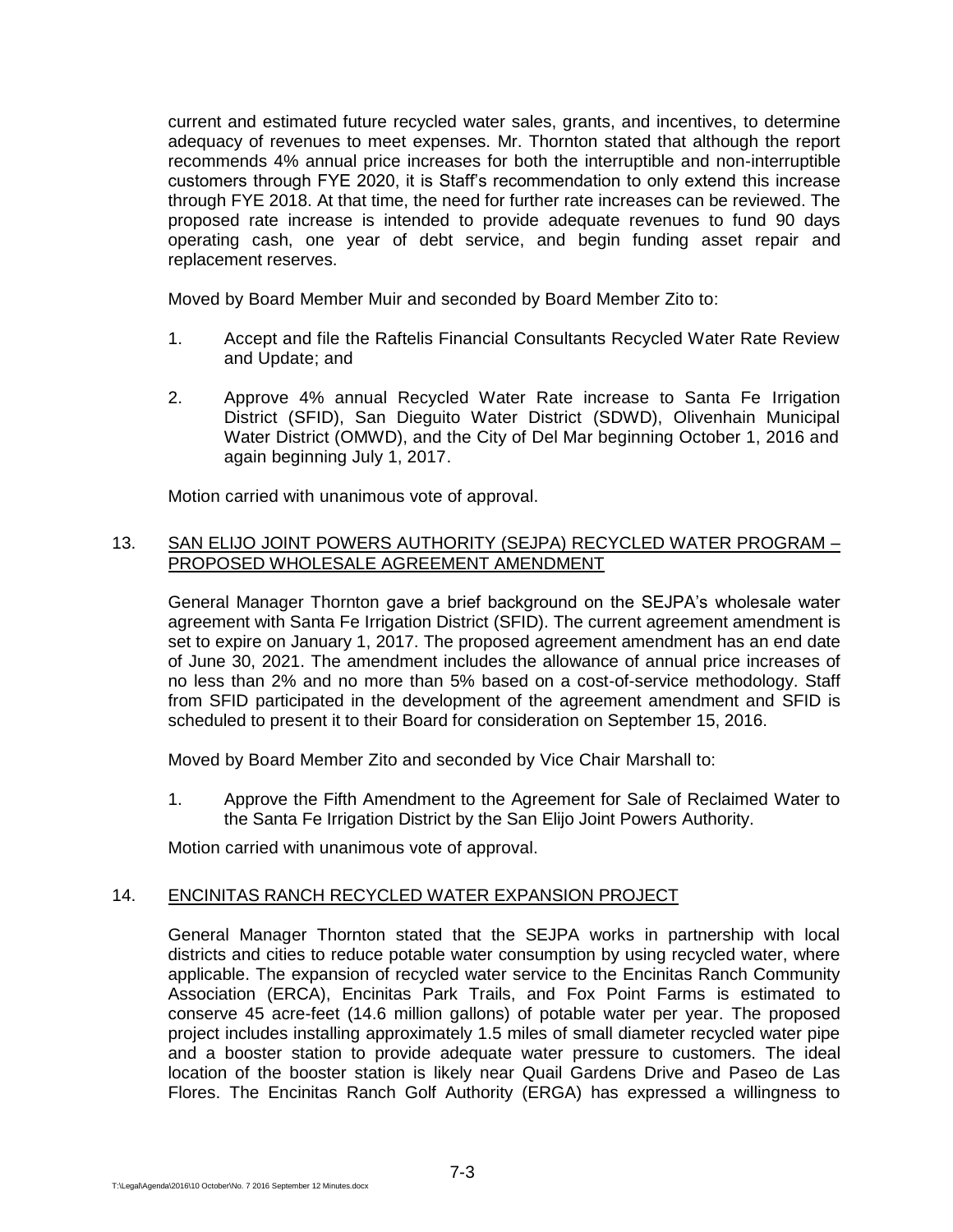negotiate a "no cost" easement for the pump station on golf course property in return for an extension of their recycled water service agreement. The current agreement with ERGA is set to expire in 2017. Staff has developed a draft agreement to extend recycled water service to ERGA for 7 years. The General Manager also stated that staff has developed a draft agreement with ERCA for cost sharing on the booster pump station and for utility easements. Both draft agreements are included as attachments to the staff report.

The estimated cost of the Encinitas Ranch Recycled Water Expansion Project is \$1.16 million. Grant funding and cost sharing by the project customers is approximately half of the project cost.

No action required. This memorandum was submitted for information only.

# 15. BUILDING IMPROVEMENT PROGRAM

The General Manager stated that in 2015, SEJPA initiated a Building Improvement Program to develop options to replace or modernize existing buildings due to significant deficiencies including seismic, fire suppression, ADA access, and other code issues. Working with RNT Architects, Staff prepared a Building Alternatives Analysis to examine potential building alternatives that would meet SEJPA building needs. After evaluating multiple building options and incorporating Board comments, Staff's recommendation is to proceed with Alternative 1 – construction of a single building located near the SEWRF site entrance that co-locates Administration, Operations, and Laboratory functions. Mr. Thornton stated that Staff anticipates developing and advertising a Request for Proposal for the final design of the building within the next 60 days. The cost of final design is estimated at \$430,000. The SEJPA has collected \$565,000 of capital funding for project permitting and design.

Moved by Board Member Zito and seconded by Vice Chair Marshall to:

- 1. Approve building alternative selection; and
- 2. Authorize General Manager to request Proposals for Building Final Design.

Motion carried with unanimous vote of approval.

# 16. CONTRACT AMENDMENT FOR SAN ELIJO LAND OUTFALL FINAL DESIGN AND PERMITTING

The San Elijo Land Outfall Replacement is a priority capital project for the SEJPA based on environmental, financial, and social considerations. In 2015, the Board of Directors authorized the General Manager to initiate Preliminary Design of the Land Outfall Replacement and Permitting project with Kennedy/Jenks Consultants. Upon completion of the Preliminary Design, the Board awarded Final Design to Kennedy/Jenks. During final design, additional work was identified beyond the original agreement with Kennedy/Jenks. The new scope of work includes additional permit and easement support, as well as new design work due to conflicts with existing underground utilities. Funding for the proposed contract amendment is available in the Ocean Outfall Capital Program. Costs are shared based on capacity ownership of 21% SEJPA and 79% City of Escondido.